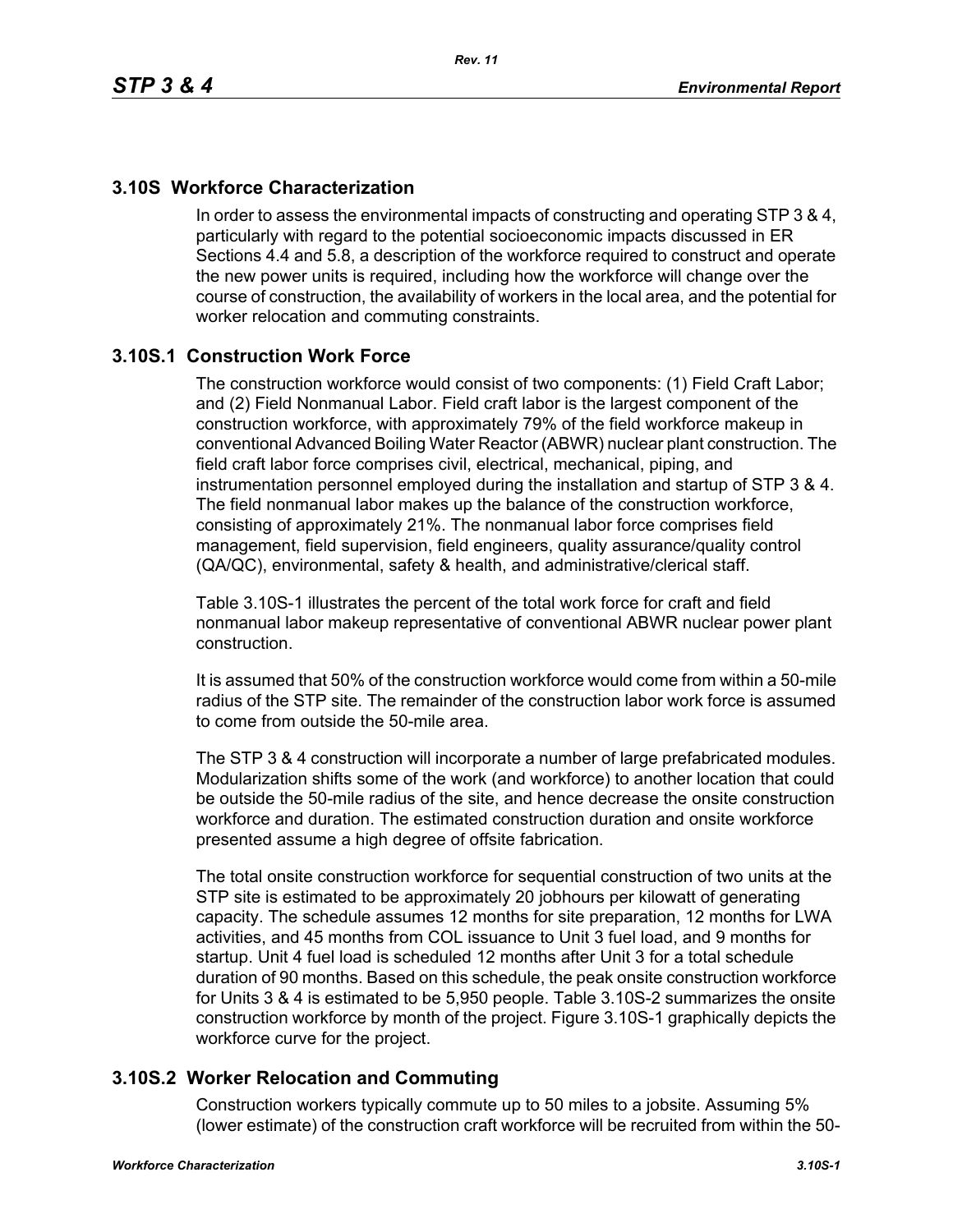mile radius, approximately 340 local craft people could be employed in Unit 3 & 4 construction. It is assumed that the balance of the construction workforce will come from outside the 50-mile radius. For the analysis of construction impacts in Chapter 4, it is assumed that the nonmanual labor workforce will relocate to the area from outside the 50-mile radius. Seventy to eighty percent of the construction workforce will be employed for more than four years. Most of the craft labor from outside the 50-mile radius will seek temporary housing, and most of the nonmanual staff will relocate to the area and seek permanent housing. Construction employees typically locate to within 50 miles of the construction area.

## **3.10S.3 Operation Work Force**

A study commissioned by DOE (Reference 3.10S-1) estimated the additional operations work force for a new ABWR unit constructed at an existing site. Applying the DOE study analysis to the operation of STP 3 & 4, it is estimated that the additional onsite operations workforce would be approximately 405 people per unit, with an additional nonoperational offsite support staff of 39 people per unit. The total required additional operations personnel for STP 3 & 4 (both units) would be 810 onsite and 78 offsite support staff, for a total of 888 people. Figure 3.10S-2 graphically depicts the operations workforce for Units 3 & 4, while Table 3.10S-3 and Figure 3.10S-3 depict the total STP site employment, including construction, operations, and outage workers for all four units. The operations staff for each unit would be put in place approximately two years before fuel load of the unit, to allow time for simulator training and startup testing. It is assumed the operations workforce would be recruited from outside the 50 mile radius.

#### **3.10S.4 References**

3.10S-1 "Study of Construction Technologies and Schedules, O&M Staffing and Cost, Decommissioning Costs and Funding Requirements for Advanced Reactor Designs," U.S., Department of Energy, Volume 1. Prepared under Cooperative Agreement DE-FC07-03ID14492, Prepared by Dominion Energy, Inc., Bechtel Power Corporation, TLG, Inc., and MPR Associates, May 27, 2004.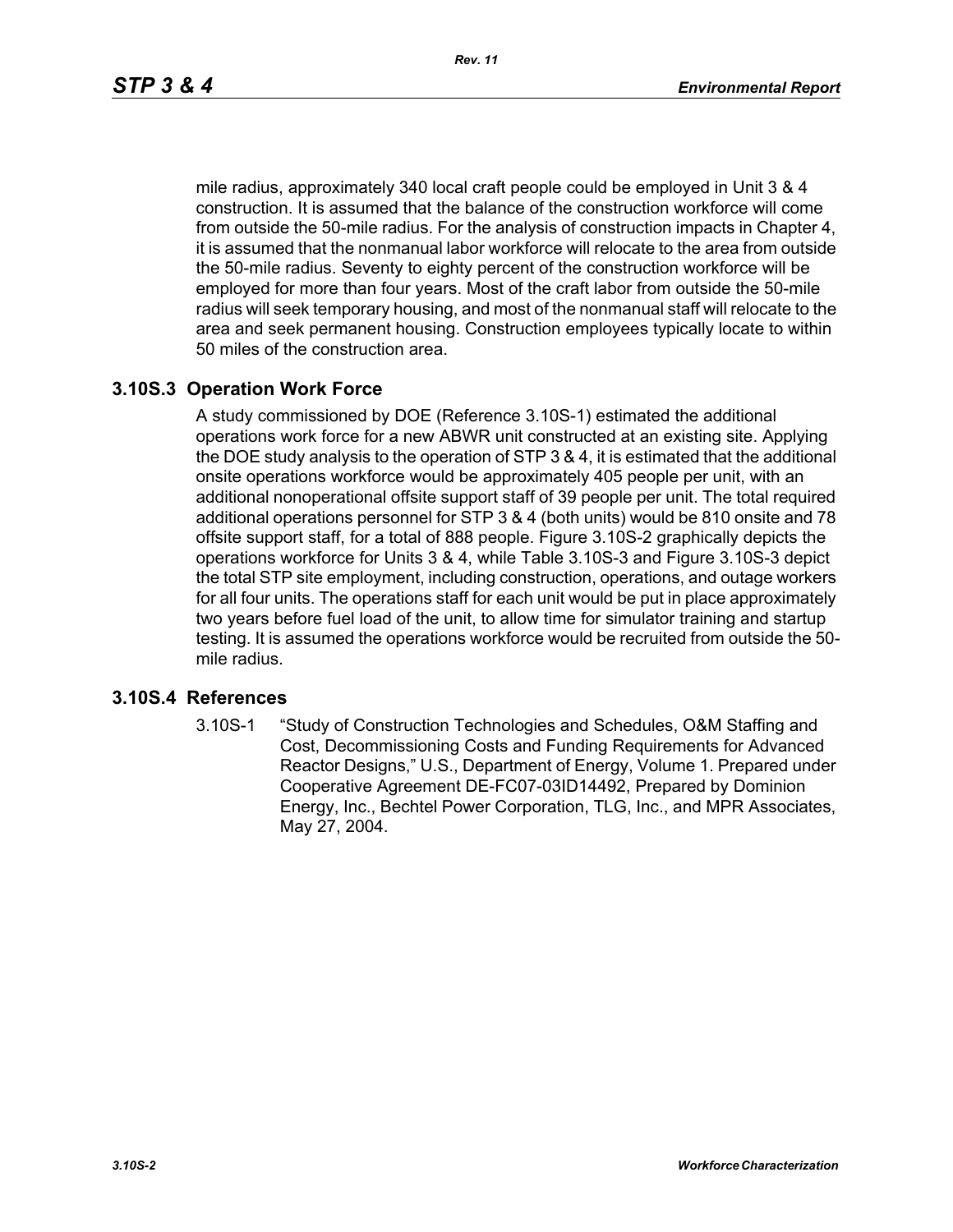| Labor                       | <b>Installation Items - Responsibility</b>                                                 | <b>Percent of Total</b><br><b>Work Force for</b><br><b>ABWR</b><br><b>Construction</b> |
|-----------------------------|--------------------------------------------------------------------------------------------|----------------------------------------------------------------------------------------|
| <b>Mechanical Equipment</b> | NSSS, Turbine Generator, Condenser,<br>Process Equipment, HVAC                             | 3%                                                                                     |
| Electrical                  | Equipment, Cable, Cable Tray, Conduit,<br>Wire, Connections                                | 12%                                                                                    |
| Concrete                    | Concrete and Reinforcing Steel                                                             | 13%                                                                                    |
| Structural steel            | Structural and Miscellaneous Steel                                                         | 3%                                                                                     |
| Other civil                 | Piling, Architectural Items, Painting,<br>Yard Pipe                                        | 4%                                                                                     |
| Piping/instrumentation      | Pipe, tubing, valves, hangers/ supports                                                    | 14%                                                                                    |
| Site support                | Scaffolding, equipment operation,<br>transport, cleaning, maintenance, etc.                | 15%                                                                                    |
| Specialty labor             | Fireproofing, insulation, rigging, etc.                                                    | 15%                                                                                    |
| Nonmanual labor             | Management, supervision, field<br>engineering, QA/QC, safety and health,<br>administration | 21%                                                                                    |

| Table 3.10S-1 Percent Construction Labor Force by Skill Set |  |  |  |  |
|-------------------------------------------------------------|--|--|--|--|
|                                                             |  |  |  |  |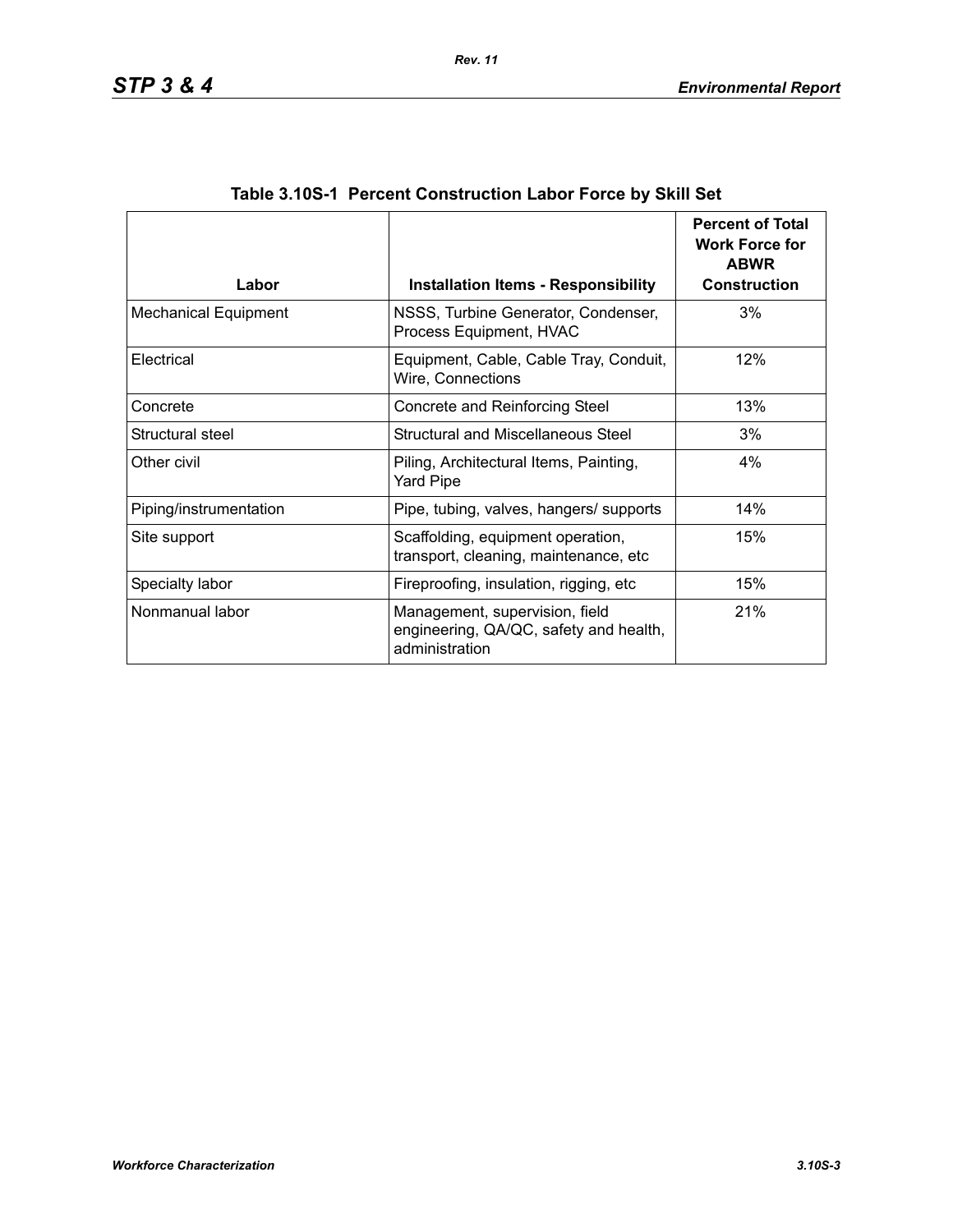| <b>ABWR UNITS</b> |                              |                         |                              |              |                              |              |                              |  |  |
|-------------------|------------------------------|-------------------------|------------------------------|--------------|------------------------------|--------------|------------------------------|--|--|
| <b>Month</b>      | Workforce<br><b>Strength</b> | <b>Month</b>            | Workforce<br><b>Strength</b> | <b>Month</b> | Workforce<br><b>Strength</b> | <b>Month</b> | Workforce<br><b>Strength</b> |  |  |
| $-24[1]$          | 100                          | 3                       | 2800                         | 29           | 5950                         | 55           | 3000                         |  |  |
| $-23$             | 200                          | $\overline{\mathbf{4}}$ | 2950                         | 30           | 5950                         | 56           | 2800                         |  |  |
| $-22$             | 300                          | 5                       | 3100                         | 31           | 5950                         | 57           | 2600                         |  |  |
| $-21$             | 400                          | 6                       | 3250                         | 32           | 5950                         | 58 [6]       | 2400                         |  |  |
| $-20$             | 500                          | $\overline{7}$          | 3400                         | 33           | 5950                         | 59           | 2200                         |  |  |
| $-19$             | 600                          | 8                       | 3550                         | 34           | 5950                         | 60           | 2000                         |  |  |
| $-18$             | 700                          | 9                       | 3700                         | 35           | 5950                         | 61           | 1800                         |  |  |
| $-17$             | 800                          | 10                      | 3830                         | 36           | 5850                         | 62           | 1600                         |  |  |
| $-16$             | 900                          | 11                      | 3960                         | 37           | 5750                         | 63           | 1400                         |  |  |
| $-15$             | 1000                         | 12[4]                   | 4090                         | 38           | 5650                         | 64           | 1200                         |  |  |
| $-14$             | 1100                         | 13                      | 4220                         | 39           | 5450                         | 65           | 1100                         |  |  |
| $-13$             | 1200                         | 14                      | 4350                         | 40           | 5250                         | 66           | 525                          |  |  |
| $-12$ [2]         | 1300                         | 15                      | 4480                         | 41           | 5050                         | 67           | $\pmb{0}$                    |  |  |
| $-11$             | 1400                         | 16                      | 4610                         | 42           | 4850                         |              |                              |  |  |
| $-10$             | 1500                         | 17                      | 4740                         | 43           | 4650                         |              |                              |  |  |
| -9                | 1600                         | 18                      | 4870                         | 44           | 4450                         |              |                              |  |  |
| $-8$              | 1700                         | 19                      | 5000                         | 45 [5]       | 4250                         |              |                              |  |  |
| $-7$              | 1800                         | 20                      | 5130                         | 46           | 4050                         |              |                              |  |  |
| $-6$              | 1900                         | 21                      | 5260                         | 47           | 3900                         |              |                              |  |  |
| $-5$              | 2000                         | 22                      | 5390                         | 48           | 3800                         |              |                              |  |  |
| $-4$              | 2100                         | 23                      | 5520                         | 49           | 3700                         |              |                              |  |  |
| $-3$              | 2200                         | 24                      | 5650                         | 50           | 3600                         |              |                              |  |  |
| $-2$              | 2300                         | 25                      | 5800                         | 51           | 3500                         |              |                              |  |  |
| $-1$              | 2400                         | 26                      | 5950                         | 52           | 3400                         |              |                              |  |  |
| 1[3]              | 2500                         | 27                      | 5950                         | 53           | 3300                         |              |                              |  |  |
| $\overline{2}$    | 2650                         | 28                      | 5950                         | 54           | 3200                         |              |                              |  |  |

## **Table 3.10S-2 Estimated Construction Work Force and Construction Duration for Two ABWR Units**

[1] Site preparation activities begin

[2] LWA activities begin

[3] COL Issued, Unit 3 construction initiates

[4] Unit 4 construction initiates

[5] Unit 3 fuel load

[6] Unit 4 fuel load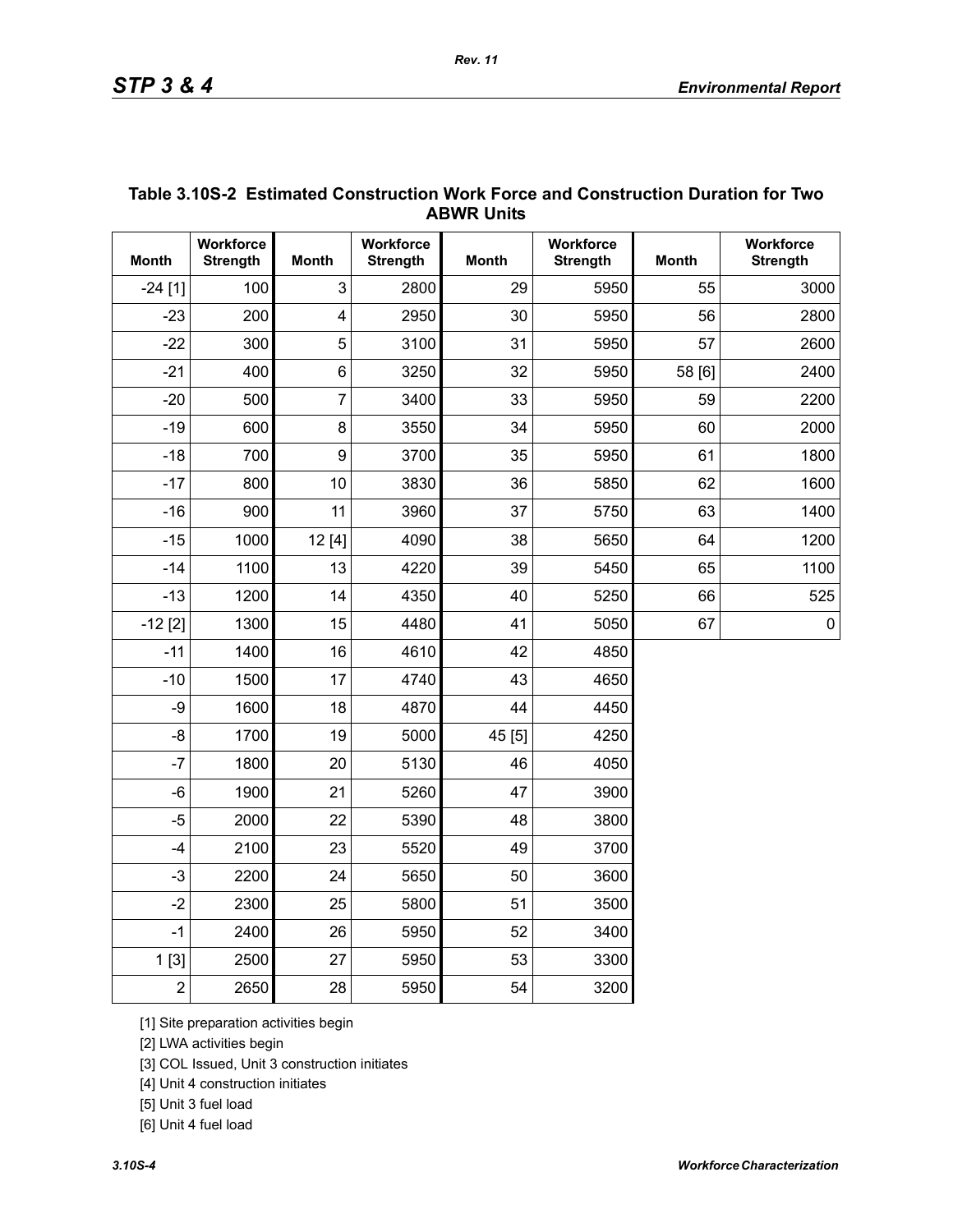|       |                                             |              | $\frac{1}{2}$ or $\frac{1}{2}$ and to months beyond |                                          |                                               |                                  |                           |
|-------|---------------------------------------------|--------------|-----------------------------------------------------|------------------------------------------|-----------------------------------------------|----------------------------------|---------------------------|
|       | Event <sup>1</sup>                          | <b>Month</b> | <b>Unit 1/2</b><br>Staffing <sup>2</sup>            | <b>Unit 3/4</b><br>Staffing <sup>3</sup> | <b>Construction</b><br>Workforce <sup>4</sup> | Outage<br>Workforce <sup>5</sup> | <b>TOTAL</b><br>Workforce |
| $-24$ | <b>Site</b><br>Preparation<br><b>Starts</b> | $-24$        | 1350                                                | 99                                       | 100                                           |                                  | 1549                      |
|       |                                             | $-23$        | 1353                                                | 107                                      | 200                                           |                                  | 1660                      |
|       |                                             | $-22$        | 1356                                                | 116                                      | 300                                           |                                  | 1772                      |
|       |                                             | $-21$        | 1359                                                | 124                                      | 400                                           |                                  | 1883                      |
|       |                                             | $-20$        | 1362                                                | 133                                      | 500                                           | 45                               | 2040                      |
|       |                                             | $-19$        | 1364                                                | 142                                      | 600                                           | 310                              | 2416                      |
| $-18$ |                                             | $-18$        | 1367                                                | 150                                      | 700                                           | 1080                             | 3297                      |
|       | <b>1RE15</b>                                | $-17$        | 1367                                                | 159                                      | 800                                           | 1350                             | 3676                      |
|       |                                             | $-16$        | 1368                                                | 167                                      | 900                                           | 60                               | 2495                      |
|       |                                             | $-15$        | 1368                                                | 176                                      | 1000                                          |                                  | 2544                      |
|       |                                             | $-14$        | 1368                                                | 184                                      | 1100                                          | 45                               | 2698                      |
|       |                                             | $-13$        | 1369                                                | 193                                      | 1200                                          | 310                              | 3072                      |
| $-12$ |                                             | $-12$        | 1369                                                | 202                                      | 1300                                          | 1080                             | 3951                      |
|       | <b>2RE14</b>                                | $-11$        | 1369                                                | 212                                      | 1400                                          | 1350                             | 4331                      |
|       |                                             | $-10$        | 1370                                                | 221                                      | 1500                                          | 60                               | 3151                      |
|       |                                             | -9           | 1370                                                | 230                                      | 1600                                          |                                  | 3200                      |
|       | $[2]$                                       | -8           | 1370                                                | 240                                      | 1700                                          |                                  | 3310                      |
|       |                                             | $-7$         | 1371                                                | 249                                      | 1800                                          |                                  | 3420                      |
| -6    |                                             | $-6$         | 1371                                                | 258                                      | 1900                                          |                                  | 3529                      |
|       |                                             | $-5$         | 1368                                                | 268                                      | 2000                                          |                                  | 3636                      |
|       |                                             | $-4$         | 1365                                                | 277                                      | 2100                                          |                                  | 3742                      |
|       |                                             | $-3$         | 1362                                                | 286                                      | 2200                                          |                                  | 3848                      |
|       |                                             | $-2$         | 1358                                                | 296                                      | 2300                                          | 35                               | 3989                      |
|       |                                             | $-1$         | 1355                                                | 305                                      | 2400                                          | 170                              | 4230                      |

## **Table 3.10S-3 Total STP Workforce During Construction Period for Units 3 & 4, and 18 Months Beyond**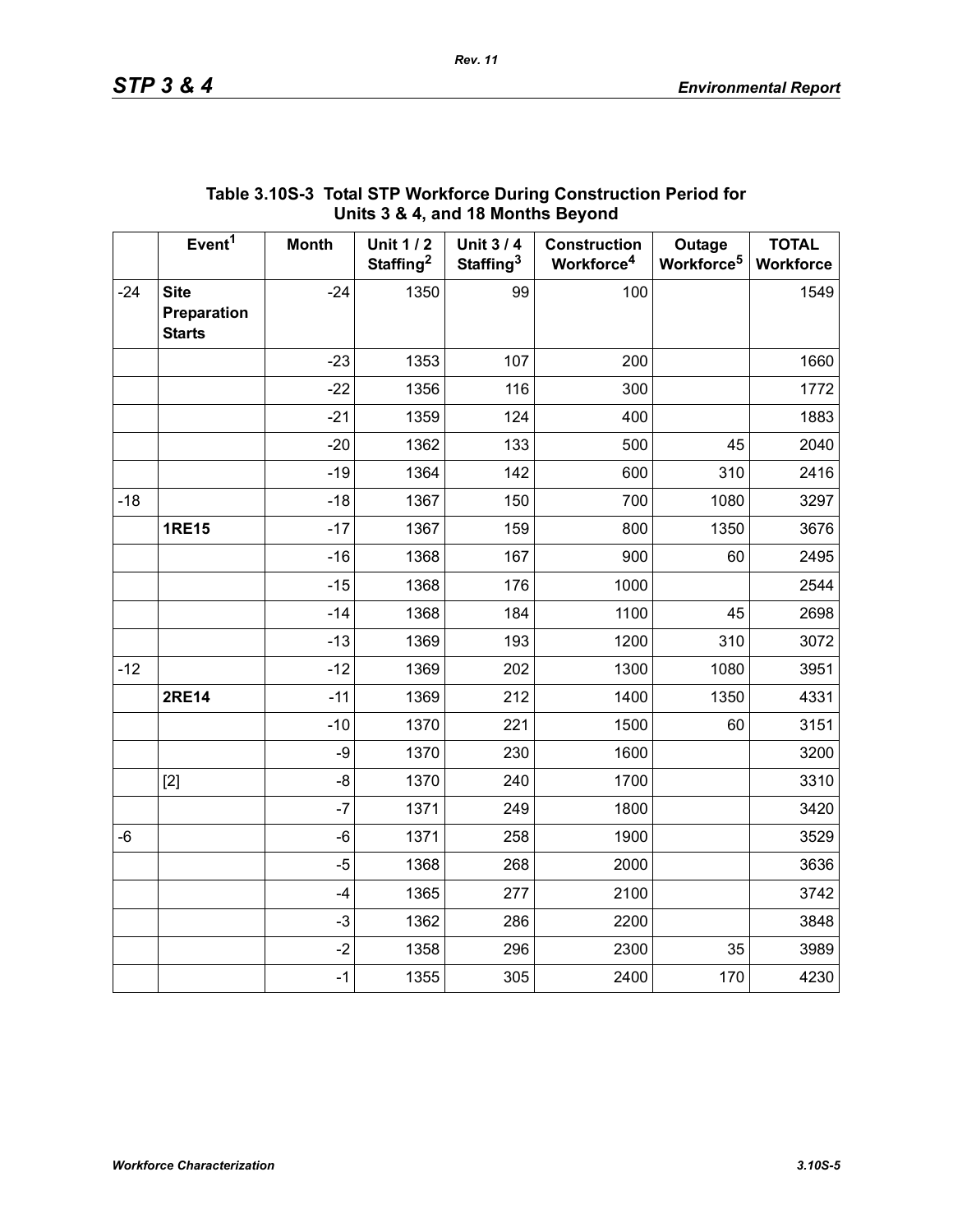|            | Event <sup>1</sup>  | <b>Month</b>   | <b>Unit 1/2</b>       | <b>Unit 3/4</b>       | $\frac{1}{2}$ or $\frac{1}{2}$ , and to months beyond (commuted)<br><b>Construction</b> | Outage                 | <b>TOTAL</b> |
|------------|---------------------|----------------|-----------------------|-----------------------|-----------------------------------------------------------------------------------------|------------------------|--------------|
|            |                     |                | Staffing <sup>2</sup> | Staffing <sup>3</sup> | Workforce <sup>4</sup>                                                                  | Workforce <sup>5</sup> | Workforce    |
|            | <b>COL</b>          | 1              | 1352                  | 314                   | 2500                                                                                    | 850                    | 5016         |
|            | <b>Issued/Start</b> |                |                       |                       |                                                                                         |                        |              |
| <b>COL</b> | <b>Construction</b> |                |                       |                       |                                                                                         |                        |              |
|            | <b>1RE16</b>        | $\overline{2}$ | 1349                  | 322                   | 2650                                                                                    | 1100                   | 5421         |
|            |                     | 3              | 1346                  | 331                   | 2800                                                                                    | 60                     | 4536         |
|            |                     | 4              | 1343                  | 339                   | 2950                                                                                    |                        | 4632         |
|            |                     | 5              | 1339                  | 348                   | 3100                                                                                    | 35                     | 4822         |
| 6          |                     | 6              | 1336                  | 356                   | 3250                                                                                    | 170                    | 5112         |
|            |                     | $\overline{7}$ | 1333                  | 365                   | 3400                                                                                    | 850                    | 5948         |
|            | <b>2RE15</b>        | 8              | 1328                  | 373                   | 3550                                                                                    | 1100                   | 6351         |
|            |                     | 9              | 1324                  | 382                   | 3700                                                                                    | 60                     | 5465         |
|            |                     | 10             | 1319                  | 390                   | 3830                                                                                    |                        | 5539         |
|            |                     | 11             | 1315                  | 399                   | 3960                                                                                    |                        | 5673         |
| 12         |                     | 12             | 1310                  | 407                   | 4090                                                                                    |                        | 5807         |
|            |                     | 13             | 1306                  | 431                   | 4220                                                                                    |                        | 5957         |
|            |                     | 14             | 1301                  | 455                   | 4350                                                                                    |                        | 6106         |
|            |                     | 15             | 1296                  | 479                   | 4480                                                                                    |                        | 6256         |
|            |                     | 16             | 1292                  | 503                   | 4610                                                                                    |                        | 6405         |
|            |                     | 17             | 1287                  | 527                   | 4740                                                                                    | 35                     | 6590         |
| 18         |                     | 18             | 1283                  | 552                   | 4870                                                                                    | 170                    | 6874         |
|            |                     | 19             | 1278                  | 576                   | 5000                                                                                    | 850                    | 7704         |
|            | <b>1RE17</b>        | 20             | 1272                  | 600                   | 5130                                                                                    | 1100                   | 8102         |
|            |                     | 21             | 1267                  | 624                   | 5260                                                                                    | 60                     | 7210         |
|            |                     | 22             | 1261                  | 648                   | 5390                                                                                    |                        | 7299         |
|            |                     | 23             | 1255                  | 672                   | 5520                                                                                    | 35                     | 7482         |
| 24         |                     | 24             | 1250                  | 696                   | 5650                                                                                    | 170                    | 7766         |
|            |                     | 25             | 1244                  | 715                   | 5800                                                                                    | 850                    | 8609         |
|            | <b>2RE16</b>        | 26             | 1238                  | 733                   | 5950                                                                                    | 1100                   | 9021         |
|            |                     | 27             | 1233                  | 752                   | 5950                                                                                    | 60                     | 7994         |
|            |                     | 28             | 1227                  | 770                   | 5950                                                                                    |                        | 7947         |
|            |                     | 29             | 1221                  | 789                   | 5950                                                                                    |                        | 7960         |
|            |                     |                |                       |                       |                                                                                         |                        |              |

## **Table 3.10S-3 Total STP Workforce During Construction Period for Units 3 & 4, and 18 Months Beyond (Continued)**

*Rev. 11*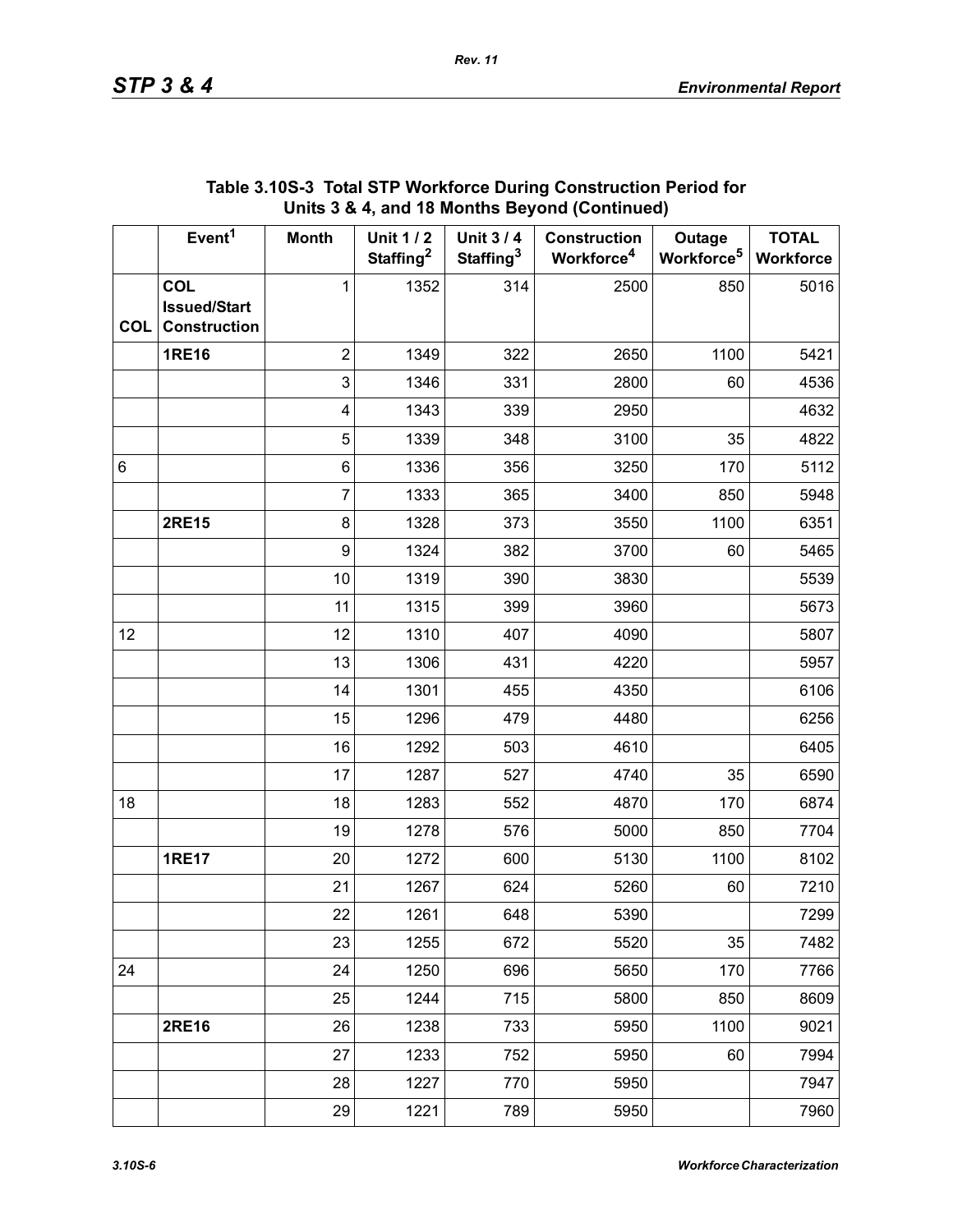|    | Event <sup>1</sup>  | <b>Month</b> | <b>Unit 1/2</b><br>Staffing <sup>2</sup> | <b>Unit 3/4</b><br>Staffing <sup>3</sup> | <b>Construction</b><br>Workforce <sup>4</sup> | Outage<br>Workforce <sup>5</sup> | <b>TOTAL</b><br>Workforce |
|----|---------------------|--------------|------------------------------------------|------------------------------------------|-----------------------------------------------|----------------------------------|---------------------------|
| 30 |                     | 30           | 1216                                     | 807                                      | 5950                                          |                                  | 7973                      |
|    |                     | 31           | 1210                                     | 826                                      | 5950                                          |                                  | 7986                      |
|    |                     | 32           | 1204                                     | 844                                      | 5950                                          |                                  | 7998                      |
|    |                     | 33           | 1199                                     | 863                                      | 5950                                          |                                  | 8011                      |
|    |                     | 34           | 1193                                     | 881                                      | 5950                                          |                                  | 8024                      |
|    |                     | 35           | 1187                                     | 900                                      | 5950                                          | 35                               | 8072                      |
| 36 |                     | 36           | 1181                                     | 918                                      | 5850                                          | 170                              | 8119                      |
|    |                     | 37           | 1176                                     | 921                                      | 5750                                          | 850                              | 8697                      |
|    | <b>1RE18</b>        | 38           | 1170                                     | 925                                      | 5650                                          | 1100                             | 8845                      |
|    |                     | 39           | 1164                                     | 928                                      | 5450                                          | 60                               | 7602                      |
|    |                     | 40           | 1158                                     | 932                                      | 5250                                          |                                  | 7340                      |
|    |                     | 41           | 1153                                     | 935                                      | 5050                                          | 35                               | 7173                      |
| 42 |                     | 42           | 1147                                     | 939                                      | 4850                                          | 170                              | 7105                      |
|    |                     | 43           | 1141                                     | 942                                      | 4650                                          | 850                              | 7583                      |
|    | <b>2RE17</b>        | 44           | 1135                                     | 945                                      | 4450                                          | 1100                             | 7630                      |
|    | <b>U3 Fuel Load</b> | 45           | 1128                                     | 949                                      | 4250                                          | 60                               | 6387                      |
|    |                     | 46           | 1122                                     | 952                                      | 4050                                          |                                  | 6124                      |
|    |                     | 47           | 1115                                     | 956                                      | 3900                                          |                                  | 5971                      |
| 48 |                     | 48           | 1109                                     | 959                                      | 3800                                          |                                  | 5868                      |
|    |                     | 49           | 1102                                     | 959                                      | 3700                                          |                                  | 5761                      |
|    |                     | 50           | 1096                                     | 959                                      | 3600                                          |                                  | 5655                      |
|    |                     | 51           | 1089                                     | 959                                      | 3500                                          |                                  | 5548                      |
|    |                     | 52           | 1083                                     | 959                                      | 3400                                          |                                  | 5442                      |
|    |                     | 53           | 1076                                     | 959                                      | 3300                                          | 35                               | 5370                      |

## **Table 3.10S-3 Total STP Workforce During Construction Period for Units 3 & 4, and 18 Months Beyond (Continued)**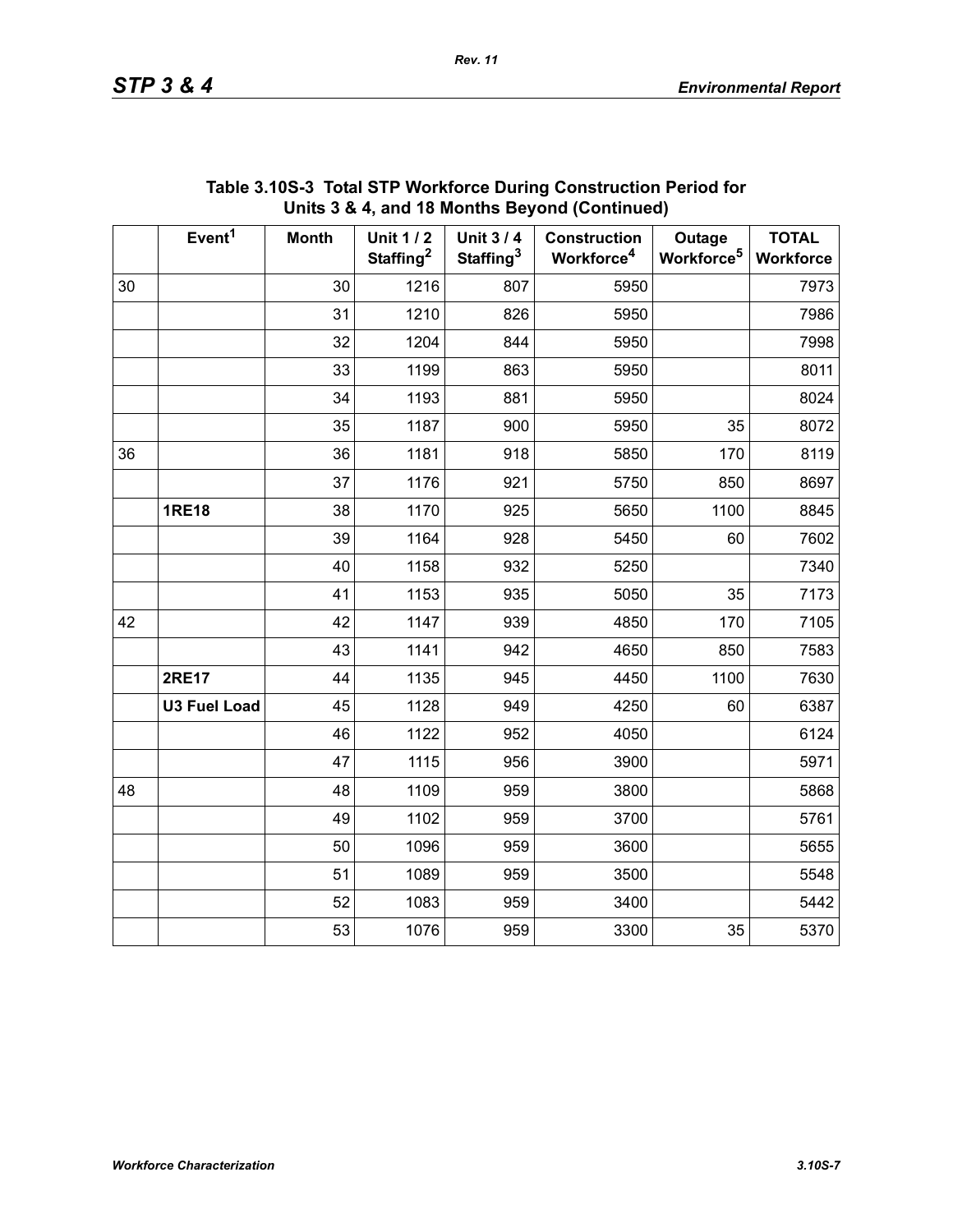|    | Event <sup>1</sup>  | <b>Month</b> | <b>Unit 1/2</b><br>Staffing <sup>2</sup> | Unit 3/4<br>Staffing <sup>3</sup> | <b>Construction</b><br>Workforce <sup>4</sup> | Outage<br>Workforce <sup>5</sup> | <b>TOTAL</b><br>Workforce |
|----|---------------------|--------------|------------------------------------------|-----------------------------------|-----------------------------------------------|----------------------------------|---------------------------|
| 54 | CO <sub>U3</sub>    | 54           | 1070                                     | 959                               | 3200                                          | 170                              | 5399                      |
|    |                     | 55           | 1063                                     | 959                               | 3000                                          | 850                              | 5872                      |
|    | <b>1RE19</b>        | 56           | 1063                                     | 959                               | 2800                                          | 1100                             | 5922                      |
|    |                     | 57           | 1063                                     | 959                               | 2600                                          | 60                               | 4682                      |
|    | <b>U4 Fuel Load</b> | 58           | 1063                                     | 959                               | 2400                                          |                                  | 4422                      |
|    |                     | 59           | 1063                                     | 959                               | 2200                                          | 35                               | 4257                      |
| 60 |                     | 60           | 1063                                     | 959                               | 2000                                          | 170                              | 4192                      |
|    |                     | 61           | 1062                                     | 959                               | 1800                                          | 850                              | 4671                      |
|    | <b>2RE18</b>        | 62           | 1062                                     | 959                               | 1600                                          | 1100                             | 4721                      |
|    |                     | 63           | 1062                                     | 959                               | 1400                                          | 60                               | 3481                      |
|    |                     | 64           | 1062                                     | 959                               | 1200                                          |                                  | 3221                      |
|    |                     | 65           | 1062                                     | 959                               | 1100                                          |                                  | 3121                      |
| 66 | <b>U4 CO</b>        | 66           | 1062                                     | 959                               | 525                                           |                                  | 2546                      |
|    |                     | 67           | 1062                                     | 959                               | 0                                             |                                  | 2021                      |
|    |                     | 68           | 1062                                     | 959                               | $\pmb{0}$                                     |                                  | 2021                      |
|    |                     | 69           | 1062                                     | 959                               | $\pmb{0}$                                     | 35                               | 2056                      |
|    |                     | 70           | 1062                                     | 959                               | $\mathbf 0$                                   | 170                              | 2191                      |
|    |                     | 71           | 1062                                     | 959                               | $\pmb{0}$                                     | 885                              | 2906                      |
| 72 | 3REO1               | 72           | 1062                                     | 959                               | $\mathbf 0$                                   | 1270                             | 3291                      |
|    |                     | 73           | 1062                                     | 959                               | $\pmb{0}$                                     | 910                              | 2931                      |
|    | <b>1RE20</b>        | 74           | 1062                                     | 959                               | $\mathbf 0$                                   | 1100                             | 3121                      |
|    |                     | 75           | 1062                                     | 959                               | $\mathbf 0$                                   | 60                               | 2081                      |
|    |                     | 76           | 1062                                     | 959                               | 0                                             |                                  | 2021                      |
|    |                     | 77           | 1062                                     | 959                               | $\pmb{0}$                                     | 35                               | 2056                      |
| 78 |                     | 78           | 1062                                     | 959                               | $\pmb{0}$                                     | 170                              | 2191                      |
|    |                     | 79           | 1062                                     | 959                               | $\pmb{0}$                                     | 850                              | 2871                      |
|    | <b>2RE19</b>        | 80           | 1062                                     | 959                               | $\pmb{0}$                                     | 1135                             | 3156                      |
|    |                     | 81           | 1062                                     | 959                               | $\pmb{0}$                                     | 230                              | 2251                      |
|    |                     | 82           | 1062                                     | 959                               | $\pmb{0}$                                     | 850                              | 2871                      |

## **Table 3.10S-3 Total STP Workforce During Construction Period for Units 3 & 4, and 18 Months Beyond (Continued)**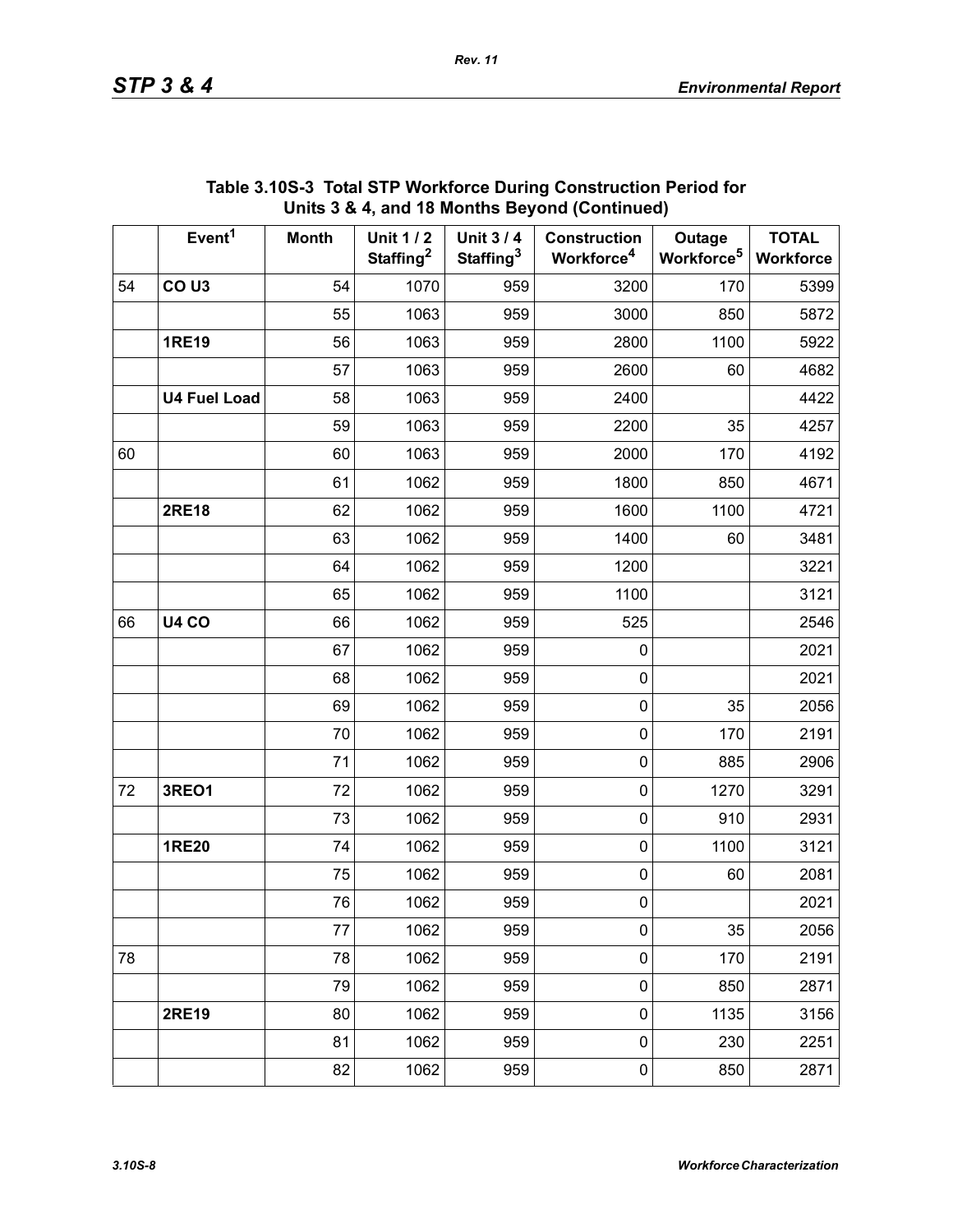| Units 3 & 4, and 18 Months Beyond (Continued) |                                                                                                                                                                                                                                       |    |      |     |  |      |      |  |  |
|-----------------------------------------------|---------------------------------------------------------------------------------------------------------------------------------------------------------------------------------------------------------------------------------------|----|------|-----|--|------|------|--|--|
|                                               | Event <sup>1</sup><br><b>TOTAL</b><br>Unit 1/2<br><b>Month</b><br>Unit 3/4<br><b>Construction</b><br>Outage<br>Workforce <sup>5</sup><br>Staffing <sup>2</sup><br>Staffing <sup>3</sup><br>Workforce <sup>4</sup><br><b>Workforce</b> |    |      |     |  |      |      |  |  |
|                                               | 4REO1                                                                                                                                                                                                                                 | 83 | 1062 | 959 |  | 1100 | 3121 |  |  |
| 84                                            |                                                                                                                                                                                                                                       | 84 | 1062 | 959 |  | 60   | 2081 |  |  |
|                                               |                                                                                                                                                                                                                                       | 85 | 1062 | 959 |  |      | 2021 |  |  |

# **Table 3.10S-3 Total STP Workforce During Construction Period for**

 $1$  Events at indicated months are from Table 3.3.10S-2, Environmental Report, Rev 01, 15 Jan 2008 and South Texas Project Long Range Outage Plan, Rev 4b, 10/15/07. Outages numbering convention: for example, for 1RE15 ,

1 = Unit 1 (or 2, 3 or 4); RE = refueling; 15 = this is the  $15<sup>th</sup>$  refueling for Unit 1.

2 Units 1/2 estimates are from STP Staffing Plan, June 2007

3 Units 3/4 estimates are from Owner's Estimate, 10/25/07

4 Construction Workforce estimates are from Table 3.3.10S-2, Environmental Report, Rev 01, 15 Jan 2008

5 Outage Supplemental Workforce estimates are based on South Texas Project 1RE14 Outage Report, 2008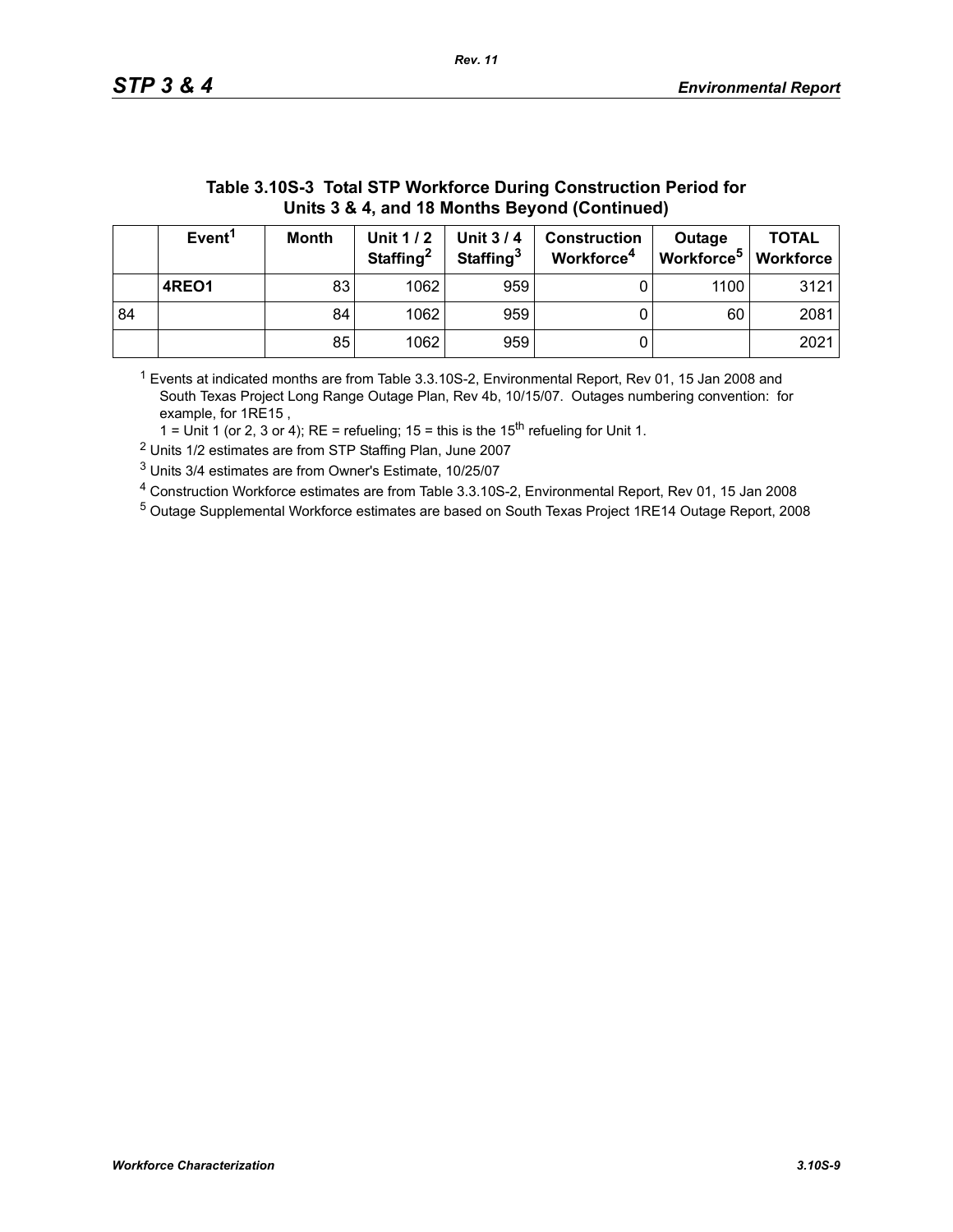

*Figure 3.10S-1 Projected Construction Workforce by Month for Two ABWR Units*<br>*Environmental Report*<br>Benefits and the structure of the structure of the structure of the structure of the structure of the structure<br>of the st

*Workforce Characterization* 

Workforce Characterization

*STP 3 & 4*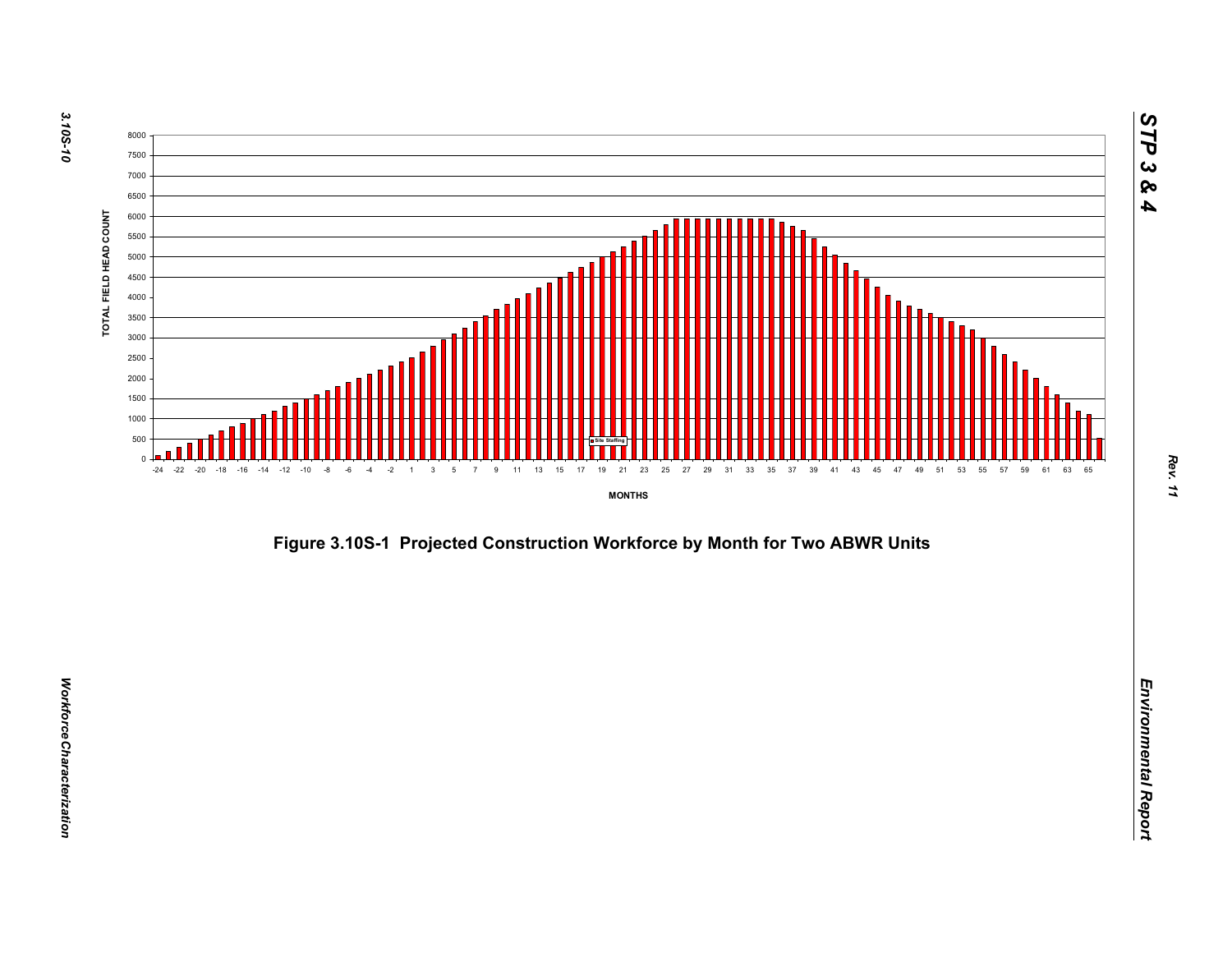

*Figure 3.10S-2 Projected Operations Workforce by Month for Two ABWR Units*<br>*Environmental Report*<br>Projected Operations Workforce by Month for Two ABWR Units<br>Projected Operations Workforce by Month for Two ABWR Units<br>Proje

*STP 3 & 4*